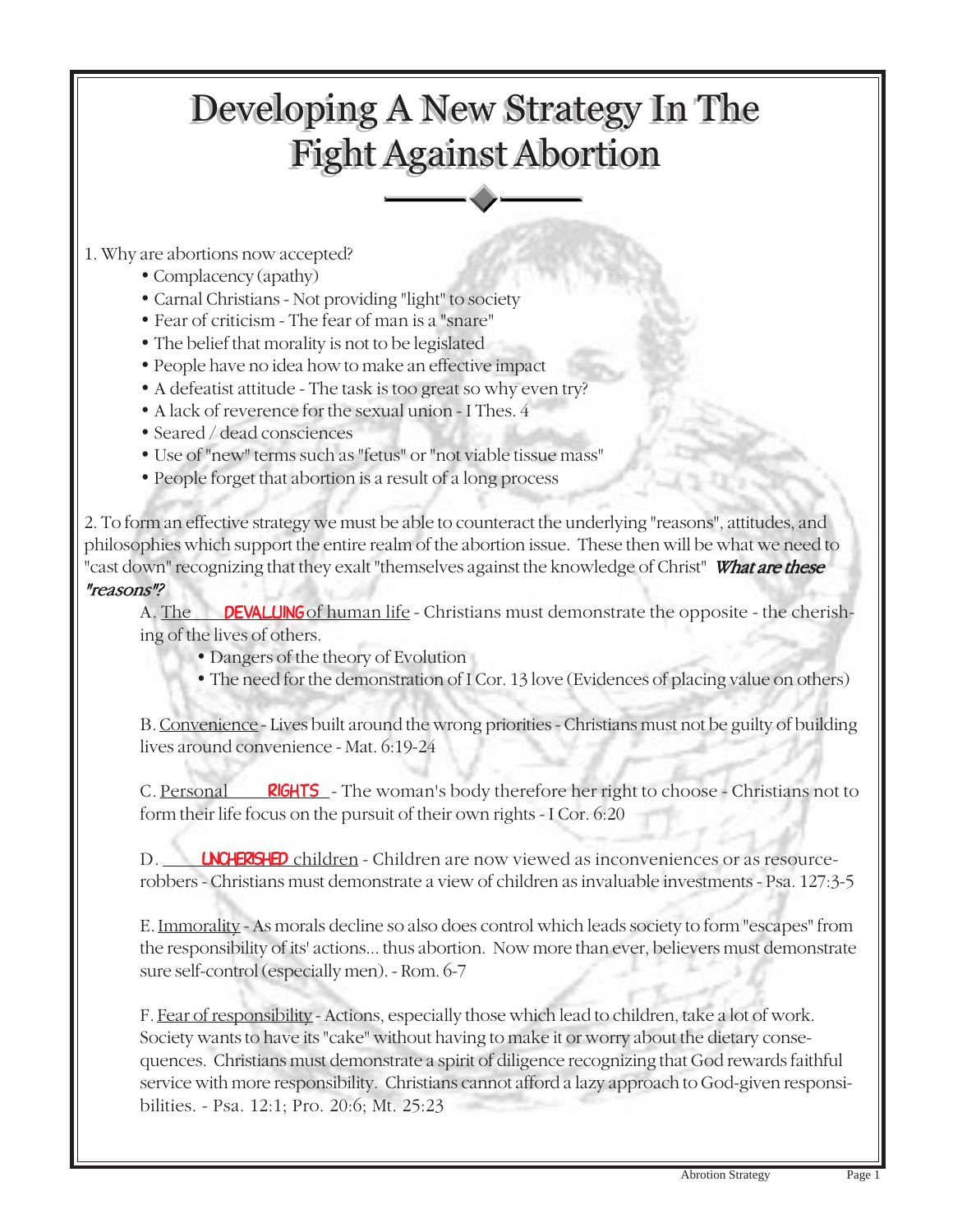G. Money (finances) - "We don't have enough money for a child." The god of modern society is money and whatever requires its' sacrifice is considered foolish by those of this day. Christians must not worship at the feet of finances but fully believe ..."But my God shall supply all your need...".

H. The fear of commitment in MEN - A woman may justify an abortion seeing that the father wants nothing to do with a child. The church needs to see men making commitments and taking on spiritual leadership once again! (commitments need to be based upon conviction)- Pro. 4:25-27

I. The breakdown of family love \ unity \ support - Without solid, loving support of a family, the thought of having a child can be frightening. Christians have no room for family disharmony. If we cannot sustain family love, how is the world to handle family life? - Eph. 5-6

J. Disregard for the existence of God - When the thought of God is left out of life's decisions, sin can be the only outcome. David, in the Psalms, described the wicked as not having God "...in all their thoughts." Therefore, the fear of the LORD must be the driving force behind the church. - Ps. 10:4

K. <u>Redefining **QUALIT**Xf life</u> - Man has become so "godlike" in his perspective, he has taken it upon himself to redefine what is a good life and what is bad. Many of those who are handicapped today can quickly disprove this notion. Christians must not be caught in the trap of defining the quality of life bases upon man's definitions, but consistently upon God's and His alone! - II Cor. 12

L. Misinformation (medical \ social \ spiritual) - Many abortions take place as a result of not being acquainted with all the facts. Christians must not succumb to the practice of making "knowledge" or "education" the primary consultant in their lives. Instead, God's Word must be the premise from which is designed all the philosophies of life, then knowledge and education can be compared to it before decisions are made. Today, this is crucial - Col. 2 (Beware!)

M. The belief in **OVERPOPULATION** - It has actually become a good moral act to abort a child with the belief you are doing society a favor in helping with the overpopulation "crisis". Christians cannot afford to take facts and figures at face value anymore. If Satan can stop the church from reproducing, he has achieved much! - Psa. 127:3-5`

N. The misconception that child conception is strictly a biological process - It becomes easier to abort a child when it is only viewed as a biological happening. The love Believers exhibit to children must be started while the child is still in the womb. We must always treat the child as a child! - Jer. 1:5  $\setminus$  John the Baptist  $\setminus$  Christ  $\setminus$  we cannot take credit ourselves

O. The life of the mother is threatened - This is probably the most difficult argument for abortion to counteract. First of all, if abortion was not an option, new methods of action could and would be created. Second, Christians cannot bend in the area of situational ethics. It is difficult to handle at times, but our lives are truly in the hands of God, not the doctors. If Rebekah had aborted Benjamin, we then would not have the Apostle Paul. "The lot is cast into the lap, but the whole disposing thereof is of the LORD". It is true, we must do what can be done, but not overriding God's commands. - Pro. 3:5-6